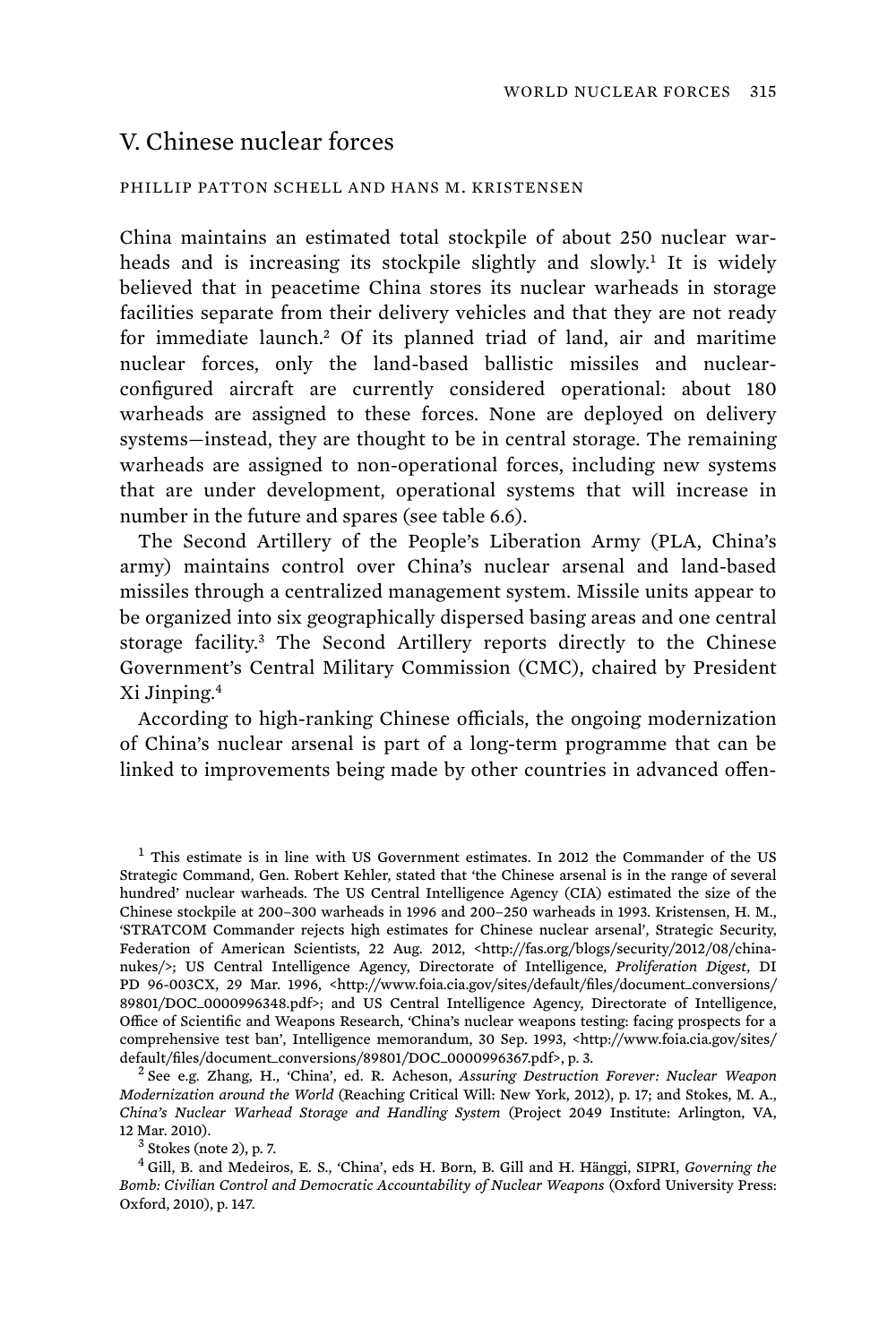|                                              | No.                  | Year first           |                      | Warhead                           | No. of               |
|----------------------------------------------|----------------------|----------------------|----------------------|-----------------------------------|----------------------|
| Type/Chinese designation<br>(US designation) | deployed             | deployed             | Range<br>$(km)^d$    | loading                           | warheads             |
|                                              |                      |                      |                      |                                   |                      |
| Land-based missiles                          | $~150^b$             |                      |                      |                                   | ~140                 |
| DF-3A $(CSS-2)^c$                            | $\ddot{\phantom{0}}$ | 1971                 | 3 0 0 0              | $1 \times 3.3$ Mt                 | . .                  |
| $DF-4 (CSS-3)$                               | $~10 - 15$           | 1980                 | 5500                 | $1 \times 3.3$ Mt                 | $~10 - 15$           |
| $DF-5A (CSS-4)$                              | 20                   | 1981                 | 13 000               | $1 \times 4 - 5$ Mt               | 20                   |
| DF-15 (CSS-6 Mod 1)                          | $\ddot{\phantom{0}}$ | 1994                 | 600                  | $(1 \times 10 - 50 \text{ kt})$   | $\ddot{\phantom{0}}$ |
| DF-21 (CSS-5 Mods 1, 2)                      | $100$                | 1991                 | $2 100^d$            | 1 x 200-300 kt                    | ~80                  |
| DF-31 (CSS-10 Mod 1)                         | $-5 - 10$            | 2006                 | >7200                | $(1 \times 200 - 300 \text{ kt})$ | $-5 - 10$            |
| DF-31A (CSS-10 Mod 2)                        | $-20$                | 2007                 | >11200               | $(1 x 200 - 300 k t)$             | $-20$                |
| New ICBM $(.)$                               |                      | $\ddot{\phantom{0}}$ |                      | $1x \cdot e$                      | . .                  |
| <b>SLBMs</b>                                 | (48)                 |                      |                      |                                   | (48)                 |
| $JL-1(CSS-N-3)$                              | (12)                 | 1986                 | >1700                | 1 x 200-300 kt                    | (12)                 |
| JL-2 (CSS-NX-14)                             | (36)                 | (2014)               | >7000                | $(1 \times 200 - 300 \text{ kt})$ | (36)                 |
| Aircraft <sup>f</sup>                        | $-20$                |                      |                      |                                   | $(*40)$              |
| $H-6$ ( $B-6$ )                              | $-20$                | 1965                 | 3 100                | $1 x$ bomb                        | $(*20)$              |
| Attack $(.)$                                 | $\ddot{\phantom{0}}$ | $1972-.$             | $\ddot{\phantom{0}}$ | 1 x bomb                          | $(*20)$              |
| Cruise missiles                              | 150-350              |                      |                      |                                   | . .                  |
| $DH-10$ GLCM <sup>g</sup>                    | 150-350              | 2007                 | >1500                | 1x                                | . .                  |
| $(CJ-20 ALCM)^h$                             | . .                  | (2014)               | >1500                | $1x$ .                            | . .                  |
| Total                                        |                      |                      |                      |                                   | $(-250)^t$           |

#### **Table 6.6.** Chinese nuclear forces, January 2014

 $\ldots$  = not available or not applicable; – = zero; () = uncertain figure; ALCM = air-launched cruise missile; GLCM = ground-launched cruise missile; ICBM = intercontinental ballistic missile; kt = kiloton; Mt = Megaton; SLBM = submarine-launched ballistic missile.

*a* Aircraft range is for illustrative purposes only; actual mission range will vary.

*b* Some launchers might have 1 or more reloads of missiles.

*c* The last DF-3A-equipped brigade appears to have been converted to DF-21.

*d* The range of the nuclear DF-21 variants (CSS-5 Mods 1 and 2) is thought to be greater than the 1750 km normally reported.

<sup>e</sup> According to the US Department of Defense, 'China may also be developing a new roadmobile ICBM, possibly capable of carrying a multiple independently targetable re-entry vehicle (MIRV)'. China has researched MIRVs for several decades and the single-warhead DF-5A has been considered a potential carrier for many years.

 $^f$  Figures for aircraft are for nuclear-configured versions only. The nuclear role of aircraft is uncertain and, if it exists, is only a secondary mission.

*g* The US Air Force's National Air and Space Intelligence Center (NASIC) lists the DH-10 as 'conventional or nuclear', the same designation used for the Russian AS-4 and Pakistani Babur and Ra'ad nuclear-capable cruise missiles.

*<sup>h</sup>* US Air Force Global Strike Command lists the CJ-20 as nuclear capable; NASIC does not.

*i* Additional warheads are thought to be in storage or production to arm future DF-31A and JL-2 missiles as well as cruise missiles. The total stockpile is believed to comprise *c*. 250 warheads and is slowly increasing.

*Sources*: US Department of Defense, *Military and Security Developments Involving the People's Republic of China*, various years; US Department of Defense, *Military Power of the People's Republic of China*, various years; US Air Force, National Air and Space Intelligence Center (NASIC), *Ballistic and Cruise Missile Threat*, various years; US Air Force Global Strike Command; US Central Intelligence Agency, various documents; Kristensen, H. M., Norris, R. S. and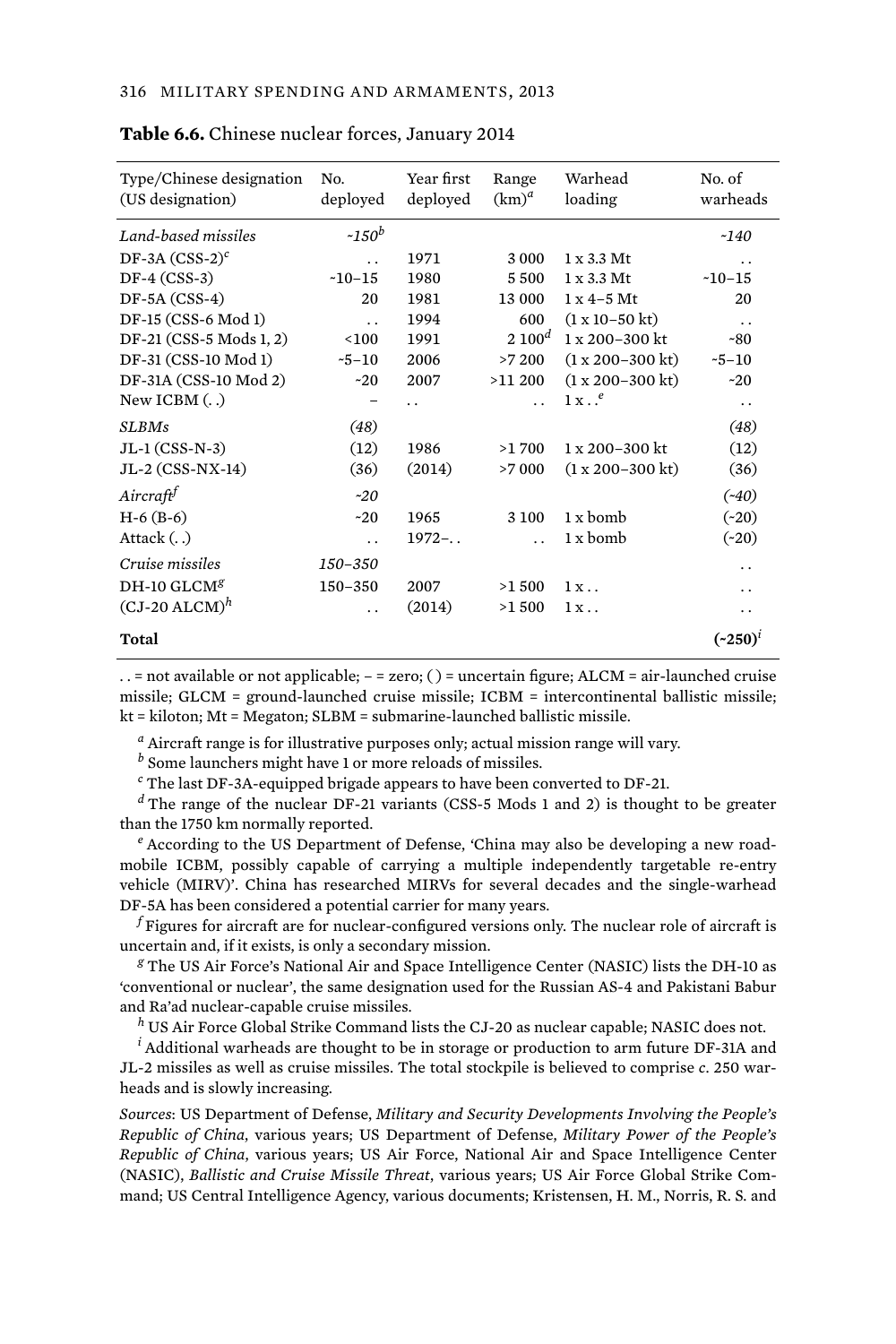McKinzie, M. G., *Chinese Nuclear Forces and U.S. Nuclear War Planning* (Federation of American Scientists/Natural Resources Defense Council: Washington, DC, Nov. 2006); Norris, R. S. et al., *Nuclear Weapons Databook*, vol. 5, *British, French, and Chinese Nuclear Weapons* (Westview: Boulder, CO, 1994); 'Nuclear notebook', *Bulletin of the Atomic Scientists*, various issues; Google Earth; and authors' estimates.

sive and defensive non-nuclear weapon systems that might threaten China's nuclear forces. The modernization of China's nuclear forces is aimed at developing a more survivable force and strengthening its nuclear retaliatory capabilities. To achieve these goals, China is focusing on qualitative modernization, rather than a simple increase in the number of nuclear weapons.<sup>5</sup>

The latest of China's biennial Defence White Papers, published in April 2013, repeated the Second Artillery's principle of building a 'lean and effective force' but omitted an explicit mention of China's long-standing no-first-use pledge.<sup>6</sup> This generated a debate among China experts and officials on whether this indicated that China might be changing its position on nuclear weapons.<sup>7</sup> However, high-ranking Chinese military representatives and other Western experts clarified that no-first-use remained the cornerstone of China's nuclear policy.<sup>8</sup> Chinese officials also reaffirmed China's long-standing no-first-use policy in statements at international forums, such as the the Conference on Disarmament.<sup>9</sup>

In late 2013 and early 2014, Chinese Government news outlets showed several exercises and operations involving nuclear-capable weapon systems. In October 2013 China Central Television (CCTV) broadcast video of naval operations that included new and old footage of nuclear-powered ballistic missile submarines (SSBNs) of the PLA Navy (PLAN, China's navy).<sup>10</sup> In January 2014 a PLA-affiliated website showed photos of a Dong

 $9$  E.g. Wu, H., Permanent Representative of China, Statement to the Conference on Disarmament, Geneva, 26 Mar. 2013, <http://www.reachingcriticalwill.org/images/documents/Disarmament-fora/<br>cd/2013/Statements/26March\_China.pdf>.

 $10$  [Secret Chinese Navy nuclear submarine force shown for the first time], China Central Television, 27 Oct. 2013, <http://www.chinanews.com/shipin/2013/10-27/news316598.shtml> (in Chinese); and [Secret Chinese Navy nuclear submarine force shown for the first time], Xinhua, 28 Oct. 2013, <http://news.xinhuanet.com/mil/2013-10/28/c\_125612654.htm> (in Chinese).

<sup>&</sup>lt;sup>5</sup> See e.g. Hu, S., [The road towards China's nuclear weapons], *Huánqiú kēxué*, no. 12 (2007).<br><sup>6</sup> Chinasa State Council, *The Diversified Employment of China's Armed Foress*, Defonse.

Chinese State Council, *The Diversified Employment of China's Armed Forces*, Defence White Paper (Information Office of the State Council: Beijing, Apr. 2013), chapter II. <sup>7</sup>

E.g. Acton, J. M., 'Is China changing its position on nuclear weapons?', *New York Times*, 18 Apr. 2013.

See e.g. Yao, Y., 'China will not change its nuclear policy', China–US Focus, 22 Apr. 2013, <http:// www.chinausfocus.com/peace-security/china-will-not-change-its-no-first-use-policy/>; Fravel, M. T., 'China has not (yet) changed its position on nuclear weapons', The Diplomat, 22 Apr. 2013, <http://thediplomat.com/2013/04/china-has-not-yet-changed-its-position-on-nuclear-weapons/>; and Acton, J. M., 'Debating China's no-first-use commitment: James Acton responds', Carnegie Endowment for International Peace, 22 Apr. 2013, <http://carnegieendowment.org/2013/04/22/ debating-china-s-no-first-use-commitment-james-acton-responds/g0lx>. <sup>9</sup>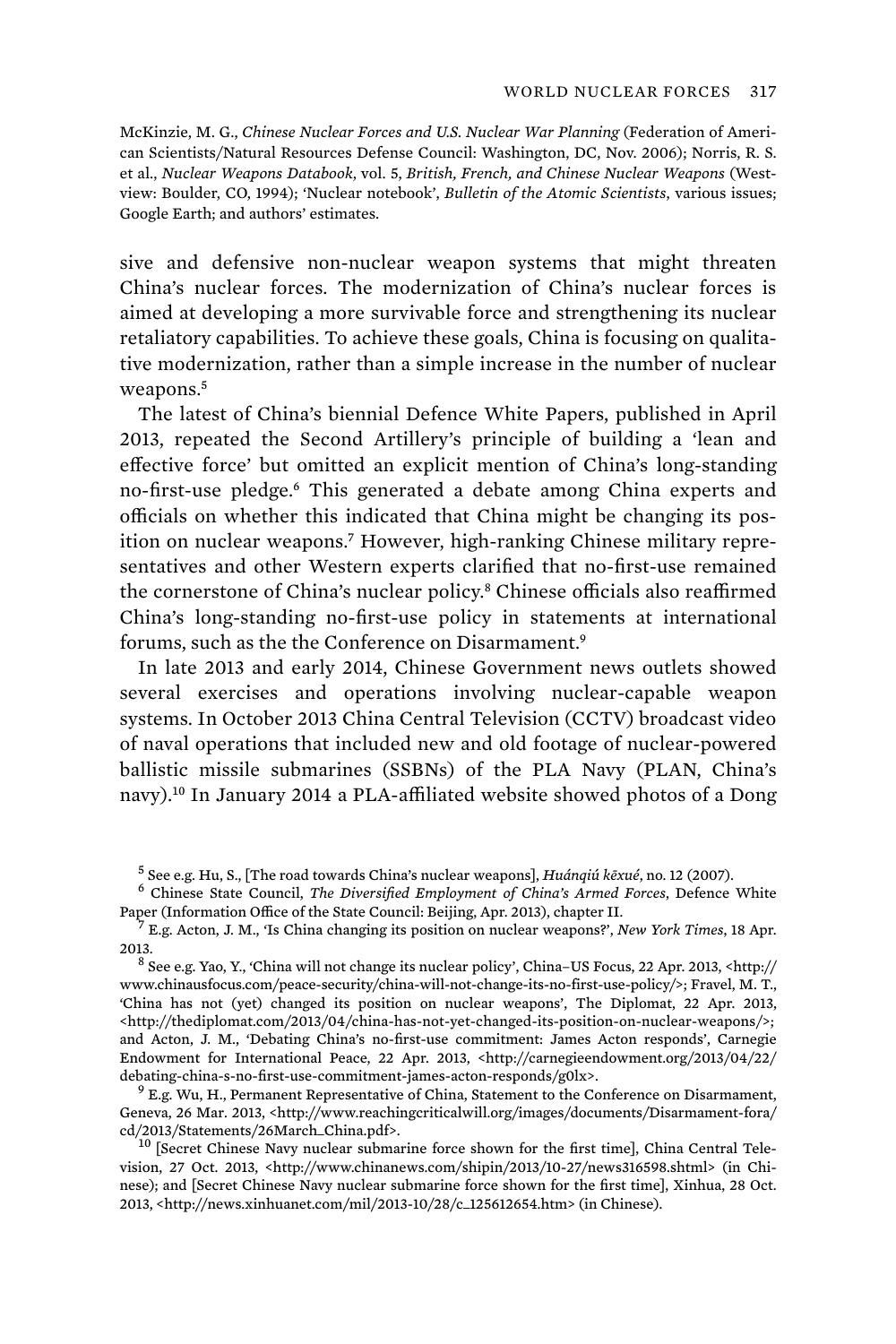Feng-21 (DF-21) launch drill by the Second Artillery.<sup>11</sup> While the Chinese media justified the displays as meeting Western demands for military transparency, others suggested that China may be using this selective transparency to display its military strength.<sup>12</sup>

China is estimated to possess the smallest inventories of military highly enriched uranium (HEU) and plutonium of the five legally recognized nuclear weapon states (see section X below). Although China has never officially declared a formal moratorium on fissile material production for military purposes, it is believed to have ceased military HEU production at some time between 1987 and 1989 and military plutonium production in 1991. The current inventories mean that China could not significantly expand its nuclear warhead stockpile without restarting production of military fissile material.

## **Land-based ballistic missiles**

China is modernizing its land-based ballistic missiles and replacing ageing liquid-fuelled missiles with newer road-mobile and solid-fuelled models.

China's nuclear-capable ballistic missile arsenal consists of approximately 140 missiles of seven types. One of China's oldest ballistic missiles, the liquid-fuelled, single-stage DF-3A, appears to have been replaced by the newer road-mobile, solid-fuelled, two-stage DF-21 medium-range ballistic missile (MRBM), which acts as a regional nuclear deterrent. Additionally, China fields the road-mobile, solid-fuelled, three-stage DF-31 intercontinental ballistic missile (ICBM), which is capable of reaching Alaska in the western United States, Russia and Europe. The DF-31 ICBM is replacing the ageing liquid-fuelled, two-stage DF-4 ballistic missile.

The liquid-fuelled, two-stage DF-5A and the road-mobile, solid-fuelled, three-stage DF-31A, both with an estimated range of over 11 000 kilometres, are China's furthest-reaching ICBMs. It remains unclear whether the Second Artillery will replace the ageing DF-5A, which has recently been upgraded, with the DF-31A or will maintain both missile systems.

The US Department of Defense (DOD) assesses that 'China may also be developing a new road-mobile ICBM, possibly capable of carrying a multiple independently targetable re-entry vehicle (MIRV)' and equipped

<sup>&</sup>lt;sup>11</sup> [A unit of the Second Artillery], 21 Jan. 2014, <http://photo.chinamil.com.cn/pla/2014-01/21/ content\_5743847.htm> (in Chinese).

<sup>&</sup>lt;sup>12</sup> For the former view see e.g. 'Demystifying nuclear subs a welcome move', *Global Times*, 29 Oct. 2013, <http://www.globaltimes.cn/content/820956.shtml>. For the latter view see e.g. Weitz, R., 'Global insights: nuclear displays show that China has learned to love the bomb', World Politics Review, 19 Nov. 2013, <http://www.worldpoliticsreview.com/articles/13389/global-insights-nucleardisplays-show-that-china-has-learned-to-love-the-bomb>; and Chan, M., 'China's nuclear missile drill seen as warning to US not to meddle in region', *South China Morning Post*, 23 Jan. 2014.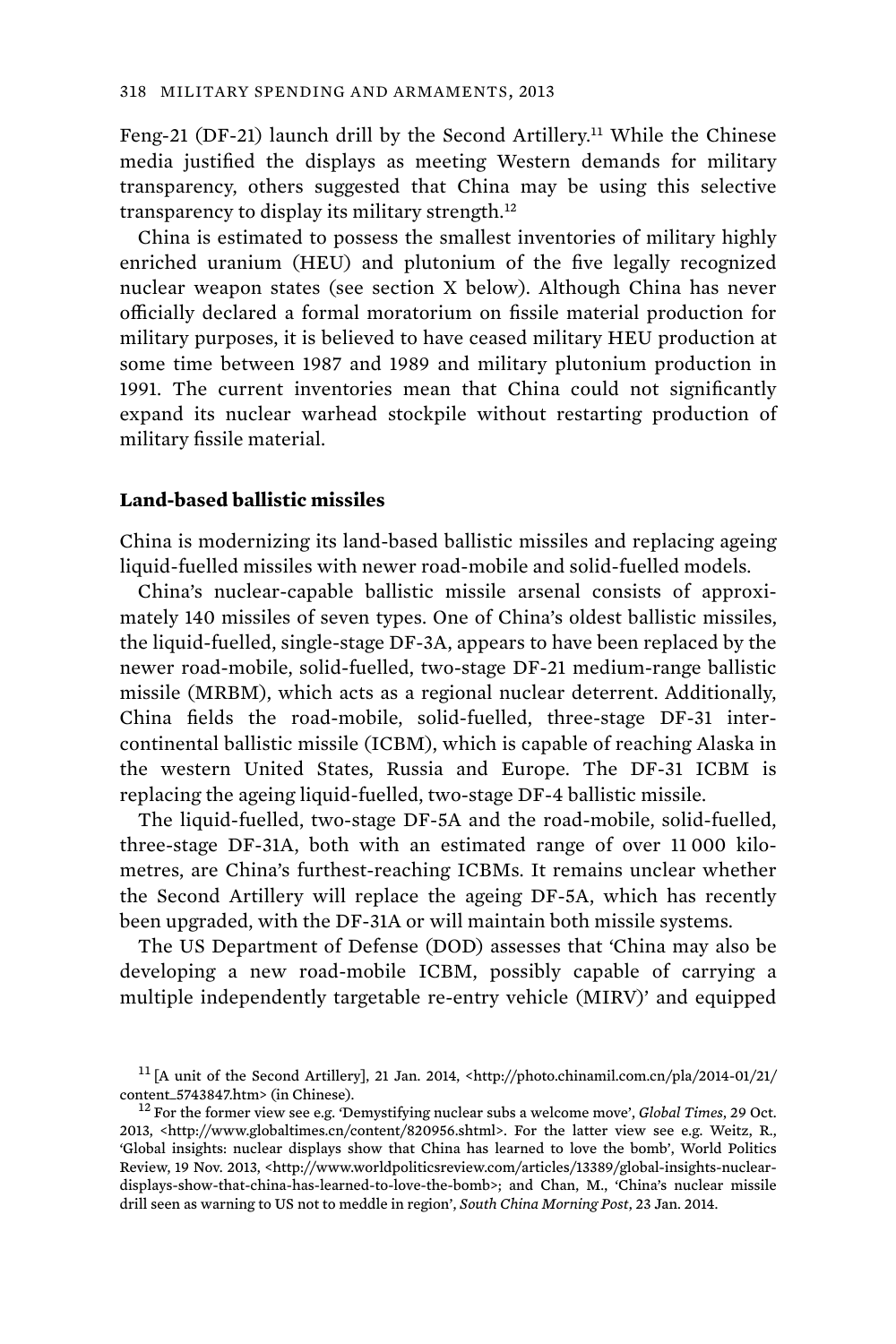with penetration aids.<sup>13</sup> The US Air Force National Air and Space Intelligence Center (NASIC) has made the same assessment.<sup>14</sup> China has been researching MIRVs for decades and has had the capability to deploy multiple warheads on the DF-5A for years but has not done so. The increasing efforts to field road-mobile, solid-fuel nuclear-capable ICBMs reflect the Second Artillery's emphasis on increasing the survivability and mobility of its nuclear forces. However, according to the US DOD, the Second Artillery has relatively limited experience in managing mobile missile patrols, which could pose serious challenges for China's current command and control structures.<sup>15</sup>

China is also expanding its conventional ballistic missile programme. The dual-capable (i.e. both conventional and nuclear-capable) DF-15 shortrange ballistic missile (SRBM) has been deployed since the mid-1990s and two conventional versions of the DF-21 are being deployed: the DF-21C and the DF-21D anti-ship missile. Mixing conventional and nuclear missiles poses a critical risk of mistaken escalation of a conflict, as an adversary would not be able to determine whether a missile that has been launched is armed with a conventional or a nuclear warhead.<sup>16</sup>

## **Ballistic missile submarines**

China has encountered considerable difficulties in developing a sea-based nuclear deterrent.<sup>17</sup> The PLAN has built a single Type 092 (designated Xia class by NATO) SSBN equipped to carry 12 solid-fuelled, two-stage Ju Lang-1 (JL-1) submarine-launched ballistic missiles (SLBMs). The JL-1 is the sea-based derivative of the DF-21. The submarine has never conducted a deterrent patrol and is not thought to be fully operational, despite several refits.

The PLAN has developed a successor SSBN, the Type 094 (designated Jin class by NATO). According to the US DOD, three Type 094 SSBNs are in operational service (without missiles), and it projects that the PLAN will

<sup>13</sup> US Department of Defense (DOD), *Military and Security Developments Involving the People's Republic of China 2013*, Annual Report to Congress (DOD: Washington, DC, May 2013), p. 6. The 2012 version of the report had not reiterated this statement. Media and expert reports often refer to a pos-

sible next generation ICBM as DF-41.<br><sup>14</sup> US Air Force, National Air and Space Intelligence Center, *Ballistic and Cruise Missile Threat*,<br>NASIC-1031-0985-13 (NASIC: Wright-Patterson Air Force Base, July 2013), p. 19.

<sup>15</sup> US Department of Defense (note 13), p. 32.  $16$  Some analysts also believe nuclear and conventional DF-21 missiles are mixed at the same bases. Lewis, J. W. and Xue, L., 'Making China's nuclear war plan', *Bulletin of the Atomic Scientists*, vol. 68, no. 5 (Sep./Oct. 2012). Other analysts believe nuclear and conventional missiles are deployed

 $17$  For a comprehensive overview of China's submarine bases and facilities see Patton, T., Podvig, P. and Schell, P., *A New START Model for Transparency in Nuclear Disarmament: Individual Country Reports* (United Nations Institute for Disarmament Research: Geneva, 2013), pp. 13–16.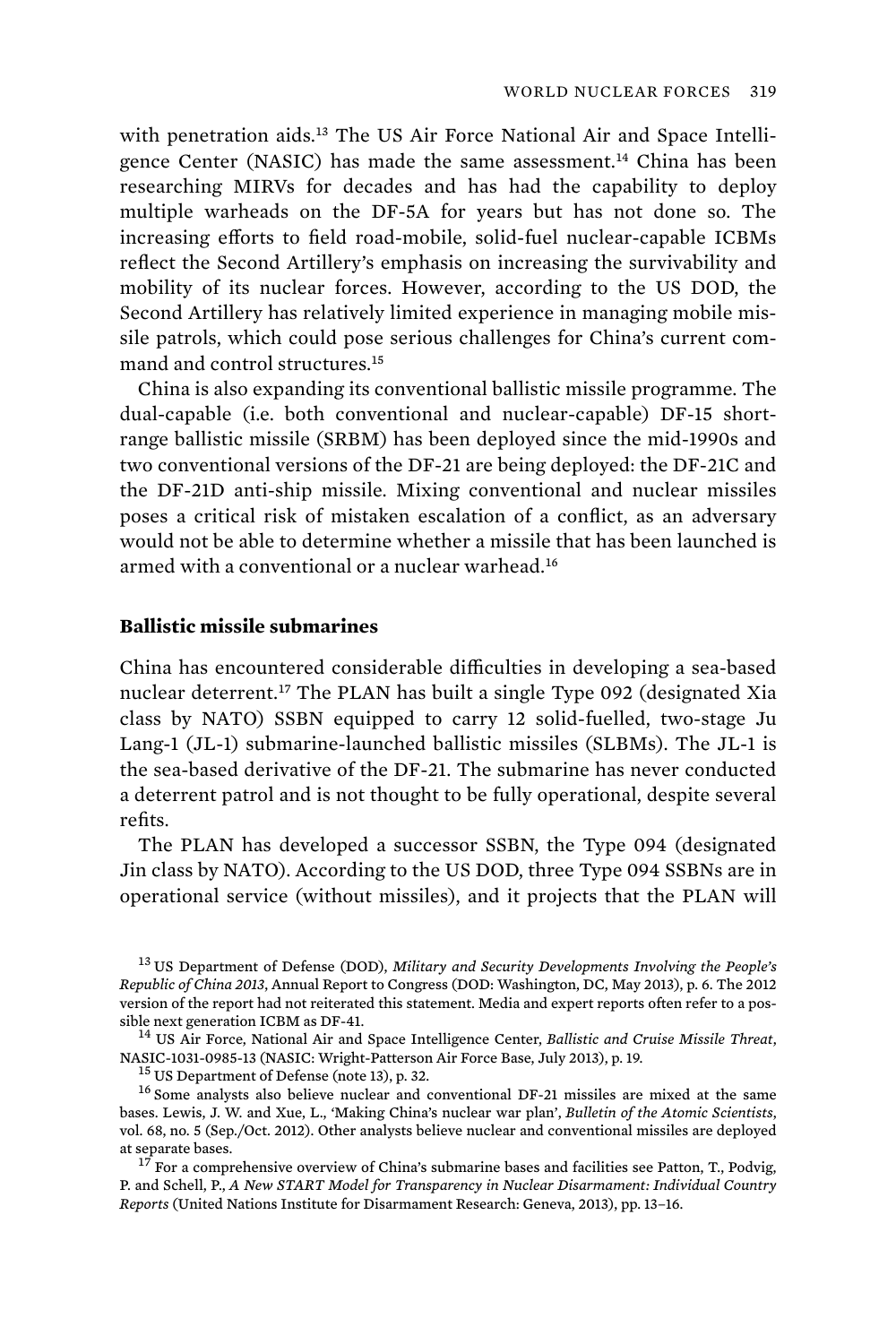construct up to five boats.<sup>18</sup> One is believed to be associated with the PLAN's North Sea Fleet, with its home port at Jianggezhuang near Qingdao, and at least one with the South Sea Fleet, with its home port at Yulin on the island of Hainan.<sup>19</sup> It remains unclear how many Type 094 SSBNs China intends to build. Evidence of a fourth boat being constructed may have been provided by commercial satellite imagery taken in October 2013 that shows a Type 094 SSBN in dry dock at the Bohai shipyard in Huludao, Liaoning province, China's submarine-production facility.<sup>20</sup> However, this may be one of the first three SSBNs.

The Type 094 SSBN can be armed with up to 12 three-stage, solid-fuelled JL-2 SLBMs (the sea-based derivative of the DF-31). In March 2014, Admiral Samuel J. Locklear, US Navy Commander of the US Pacific Command, projected that the Type 094–JL-2 combination could become operational before the end of 2014.<sup>21</sup> The JL-2 programme has encountered several delays due to technical difficulties in the past. According to unconfirmed reports, what might have been a series of final JL-2 flight tests conducted from a Type 094 SSBN occurred in January and August 2012.<sup>22</sup>

Chinese SSBNs have yet to conduct a deterrent patrol but may do so in the near future. It remains to be seen if China will send SSBNs to sea with nuclear warheads installed on the JL-2 SLBMs. The CMC has traditionally been reluctant to hand over nuclear warheads to the military services in peacetime. An alternative posture could potentially be that China will operate the SSBNs without nuclear-armed missiles and leave the option to deploy warheads until a crisis.

Although the future roles and missions of its current and future SSBN fleet remain uncertain, the US DOD has reiterated its concerns that the progress in China's sea-based nuclear forces will also pose challenges to the PLAN's existing command and control structures, as it has no operational experience in managing SSBNs on patrol.<sup>23</sup>

 $21$  Locklear. S. J. (Adm.), Statement on US Pacific Command posture before the US Senate Committee on Armed Services, 25 Mar. 2014, <http://www.armed-services.senate.gov/hearings/14-03-

<sup>22</sup> Richardson, D., 'Chinese Navy conducts series of Julang-2 SLBM firings', *Jane's Missiles and Rockets*, vol. 16, no. 3 (Mar. 2012), p. 10; and Gertz, B., 'Ready to launch', Washington Free Beacon, 21 Aug. 2012, <http://freebeacon.com/national-security/ready-to-launch/>. <sup>23</sup> US Department of Defense (note 13), p. 32.

<sup>&</sup>lt;sup>18</sup> US Department of Defense (note 13), pp. 4, 6.<br><sup>19</sup> Wu, R., 'Survivability of China's sea-based nuclear forces,' *Science & Global Security*, vol. 19,

no. 2 (2011), pp. 94–96.<br><sup>20</sup> Kristensen, H. M., 'China SSBN fleet getting ready—but for what?', Strategic Security, Feder-<br>ation of American Scientists, 25 Apr. 2014, <http://fas.org/blogs/security/2014/04/chinassbnfleet